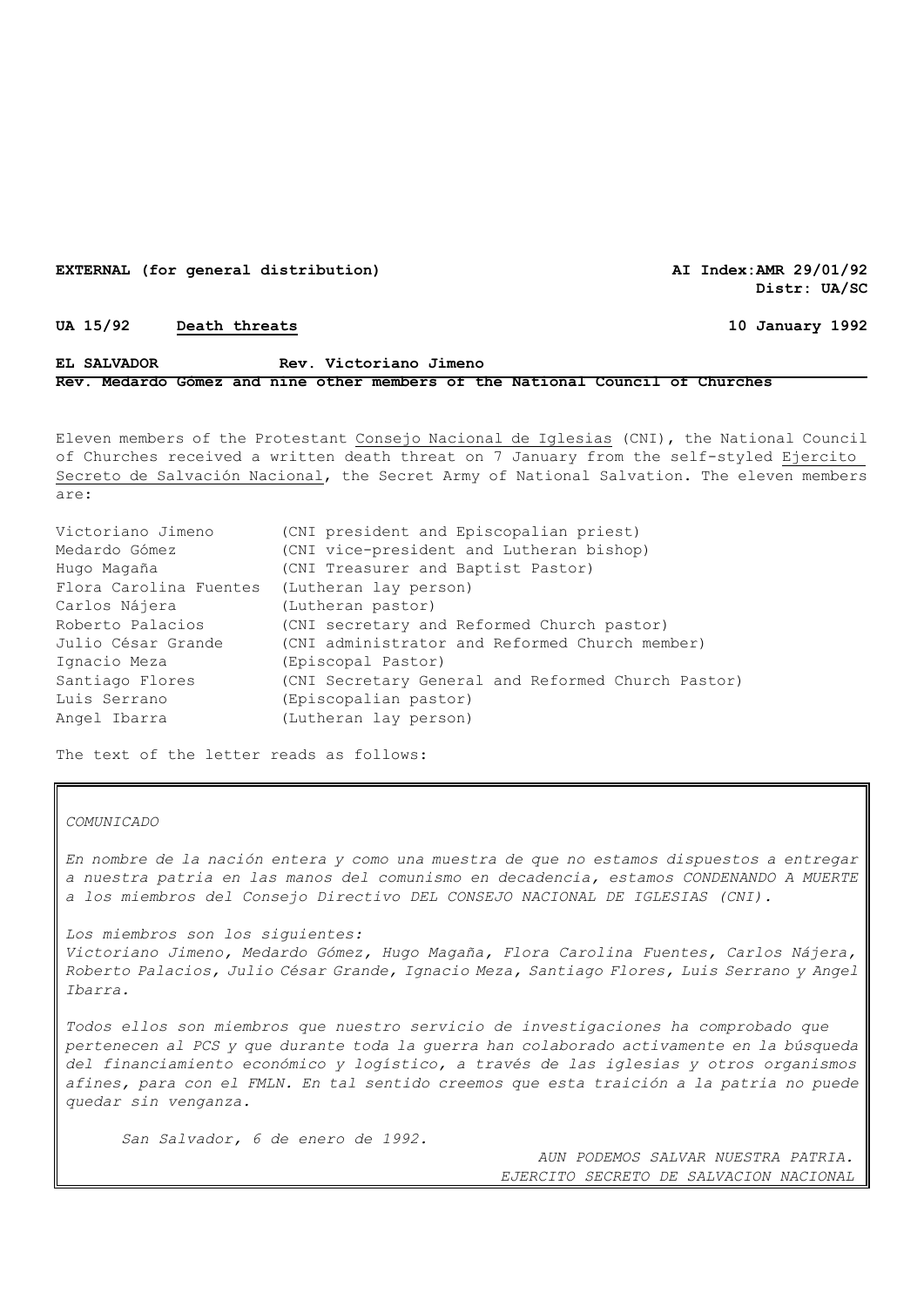#### English translation:COMMUNIQUE

In the name of the entire nation and to show that we are not willing to deliver our homeland into the hands of declining communism, we condemn to death the members of the Executive Council of the National Council of Churches (CNI). Its members are the following: Victoriano Jimeno, Medardo Gómez, Hugo Magaña, Flora Carolina Fuentes, Carlos Nájera, Roberto Palacios, Julio César Grande, Ignacio Meza, Santiago Flores,

## **Page 2 of UA 15/92**

Luis Serrano and Angel Ibarra. All of them are members which our investigation service has proven to belong to the Salvadorian Communist Party (PCS) and who throughout the war have actively collaborated in the search for financial and logistical aid, through the churches and other related agencies, to support the FMLN. For these reasons we believe that this betrayal of our homeland cannot remain unavenged.

San Salvador, 6 January 1992 WE CAN STILL SAVE OUR HOMELAND. SECRET ARMY OF NATIONAL SALVATION

The CNI was created in August 1991 to coordinate the pastoral work of several protestant churches in El Salvador and has been vocal in efforts towards ending the armed conflict between the government and the Frente Farabundo Martí para la Liberación Nacional (FMLN), the Farabundo Marti National Liberation Front.

Roberto Palacios had been detained for three days in November 1991 by the Guardia Nacional (National Guard) accused of using his pastoral role to generate support for the FMLN. During interrogation the National Guard threatened to "terminate" key church figures, including CNI Secretary Santiago Flores, Baptist Pastor Edgar Palacios, Catholic Archbishop Rivera y Damas and María Julia Hernández, director of Tutela Legal, the Catholic church's human rights office, whom it accused of being leaders of the FMLN.

Three days before the threat was issued, Ignacio Meza was detained by the National Guard in Cojutepeque, Cuscatlán and accused of subversive association. He claimed that his interrogators accused him of being an FMLN commander and questioned him about supposed links between the CNI and other church figures and the FMLN.

### **BACKGROUND INFORMATION**

This threat comes six days after a United Nations-sponsored Peace Accord was signed by the government and the FMLN aimed at ending the 12-year-old conflict. While the identity of the Secret Army of National Salvation is unknown, the nature and circumstances of the threat and the prior arrest and interrogation of two CNI members by the National Guard, lend weight to allegations of security force involvement. Moreover the accusations against the CNI find echo in recent public statements made by sectors of the ruling ARENA party, some of whom are believed to be vehemently opposed to the reintegration of members of the armed opposition into Salvadorian society as envisaged in the Peace Accord.

The death threat against the CNI is the latest in a series of threats by clandestine groups against outspoken critics of government violations of civil, political and social rights. Recent death threats by the Salvadorian Anti-Communist Front against a trade union leader and a relief worker (see UAs 314/91 and 450/91) have not been thoroughly investigated by the authorities. Amnesty International fears that the impunity resulting from the failure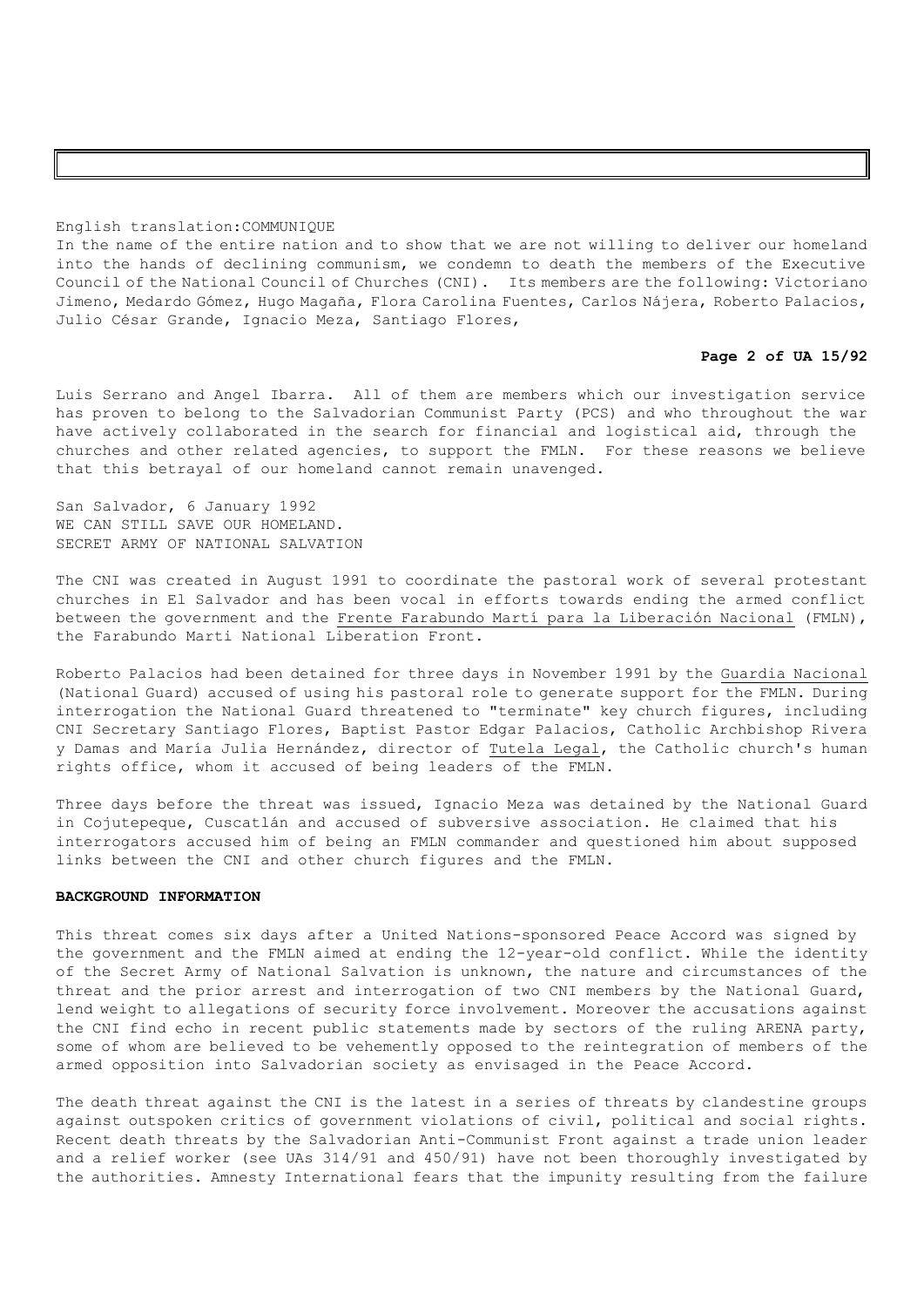to identify the perpetrators and bring them to justice could encourage further human rights violations against people perceived as government opponents.

### **RECOMMENDED ACTION: Telegrams/telexes/faxes/express and airmail letters:**

- expressing concern at the threats by the Secret Army of National Salvation against eleven members of the executive council of the CNI just six days after the signing of a Peace Accord, aimed amongst other things at strengthening human rights protection in El Salvador;

- urging that steps be taken to investigate the origin of the threats and to prosecute those responsible;

- expressing concern that the recurrence of such threats has been encouraged by the government's failure to carry out effective investigations into similar threats by clandestine groups in recent months.

- requesting that the authorities take measures to ensure that members of the CNI and other church workers are able to carry out their work without threat to their physical safety.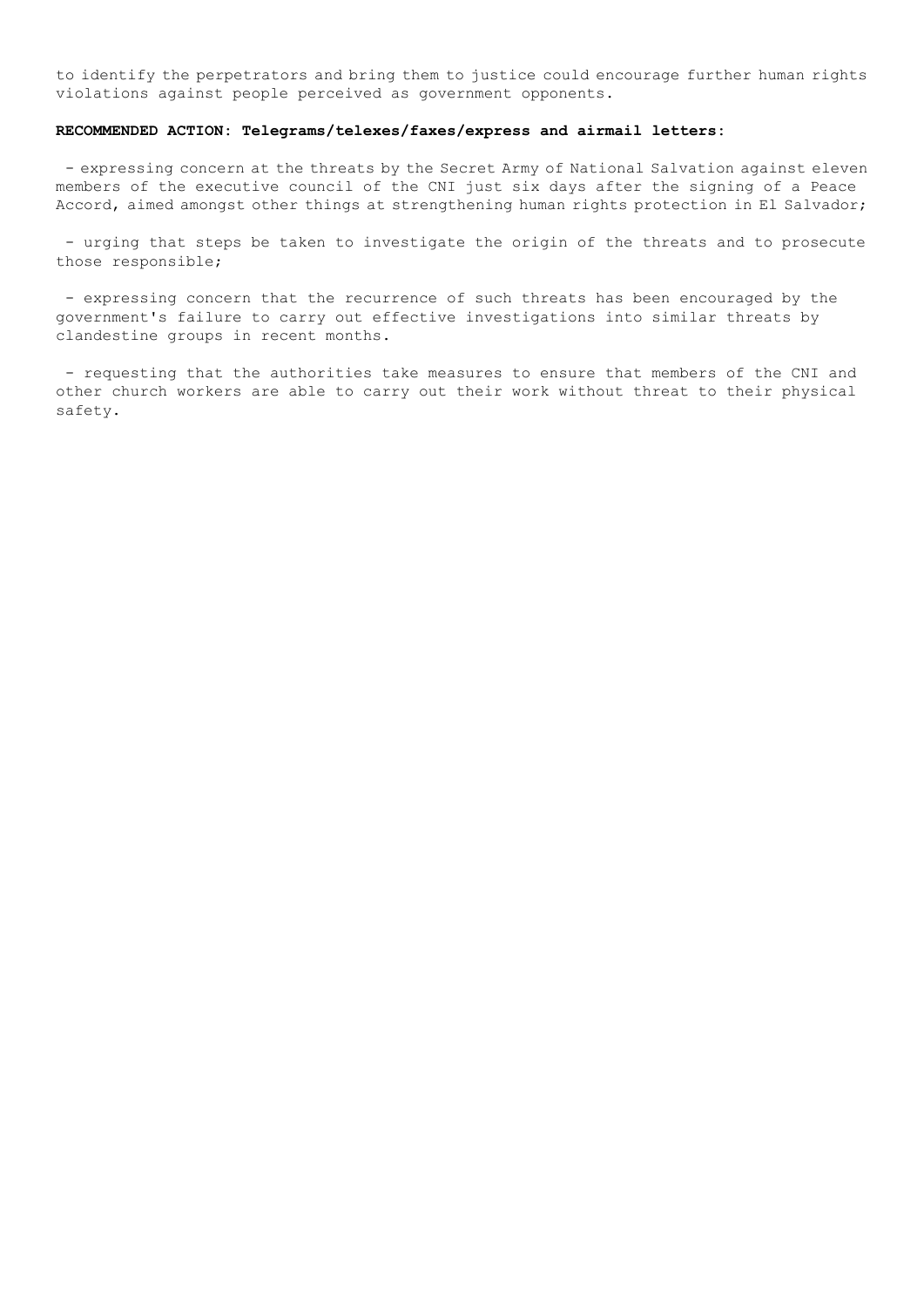**APPEALS TO:**

1. Vice Minister of the Presidency: Lic. Ernesto Altschul Viceministro de la Presidencia Mnisterio de la Presidencia Casa Presidencial San Salvador, El Salvador **Telegrams:Sr. Viceministro Presidencia, San Salvador, El Salvador Telex: 30344 RS SAL Fax: (503) 22 91 09 Salutation: Viceministro/ Dear Vice Minister** 2. Minister of Justice: Dr. René Hernández Valiente Ministro de Justicia Ministerio de Justicia Av. Masferrer No. 612-b Colonia Lomas Verde San Salvador, El Salvador **Telegrams: Ministro Justicia, San Salvador, El Salvador Salutation: Sr Ministro / Dear Minister** 3. Attorney for Human Rights: Lic. José David Campos Fiscal Adjunto de Derechos Humanos Fiscalía General de la República 13a Calle Poniente Centro de Gobierno San Salvador, El Salvador **Telegrams: Fiscalía General, San Salvador, El Salvador Salutation: Sr Fiscal General/ Dear Attorney General** 4. Minister of Defence: Gral. René Emilio Ponce Ministro de Defensa Ministerio de Defensa y de Seguridad Pública Km. 5 Carretera a Sta Tecla San Salvador, El Salvador **Telegrams: Ministro Defensa San Salvador, El Salvador Telex: 20446 MINDEF Fax: (503) 22 85 14 Salutation: Sr Ministro / Dear Minister COPIES TO:** Governmental Human Rights Commission: Comision de Derechos Humanos, gubernamental Paseo Gral. Escalón 87 Av. Sur Bloque 2, 226 Colonia Escalón San Salvador, El Salvador **Fax: (503) 24 09 92** National Council of Churches: Consejo Nacional de Iglesias

Apartado Postal 2241 Centro de Gobierno San Salvador, El Salvador